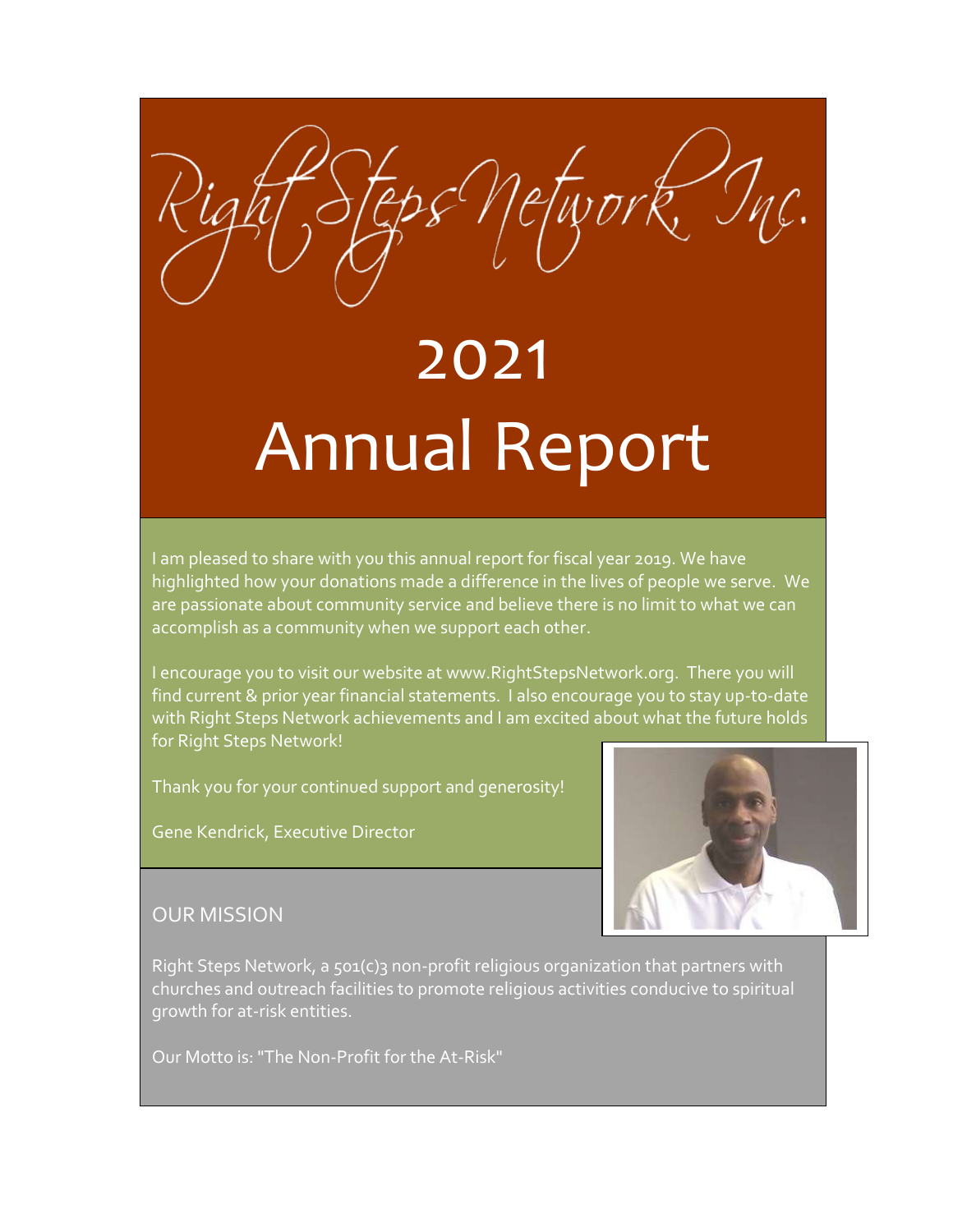#### KEY PROGRAMS IN A GLANCE

Right Steps Network has been in existence since 2009. As a non-profit agency serving low-income individuals and families, we aim to provide a worthwhile option to an atrisk lifestyle.

The Indiana Next Level Basketball Program is a girl's only basketball training club in Evansville Indiana.

In 2021 our program did not operate due to the COVID-19 virus.



Here is a list of benefit our program focuses on.

- Provides a safe environment
- Builds leadership & character
- Emphases on education
- Promotes confidence
- Team interaction & bonding



#### FUTURE PROGRAM PLANS

We will reassess the basketball and leadership indoor programs once the COVID-19 is under control.

We have teamed up Evansville Youth Football League (EYFL). We are giving partner companies and individuals the ability to contribute to helping kids that want to play youth football. We are specifically working with Eville Seahawks, which provides the opportunity for kids from ages 9-11 to participate at minimal cost.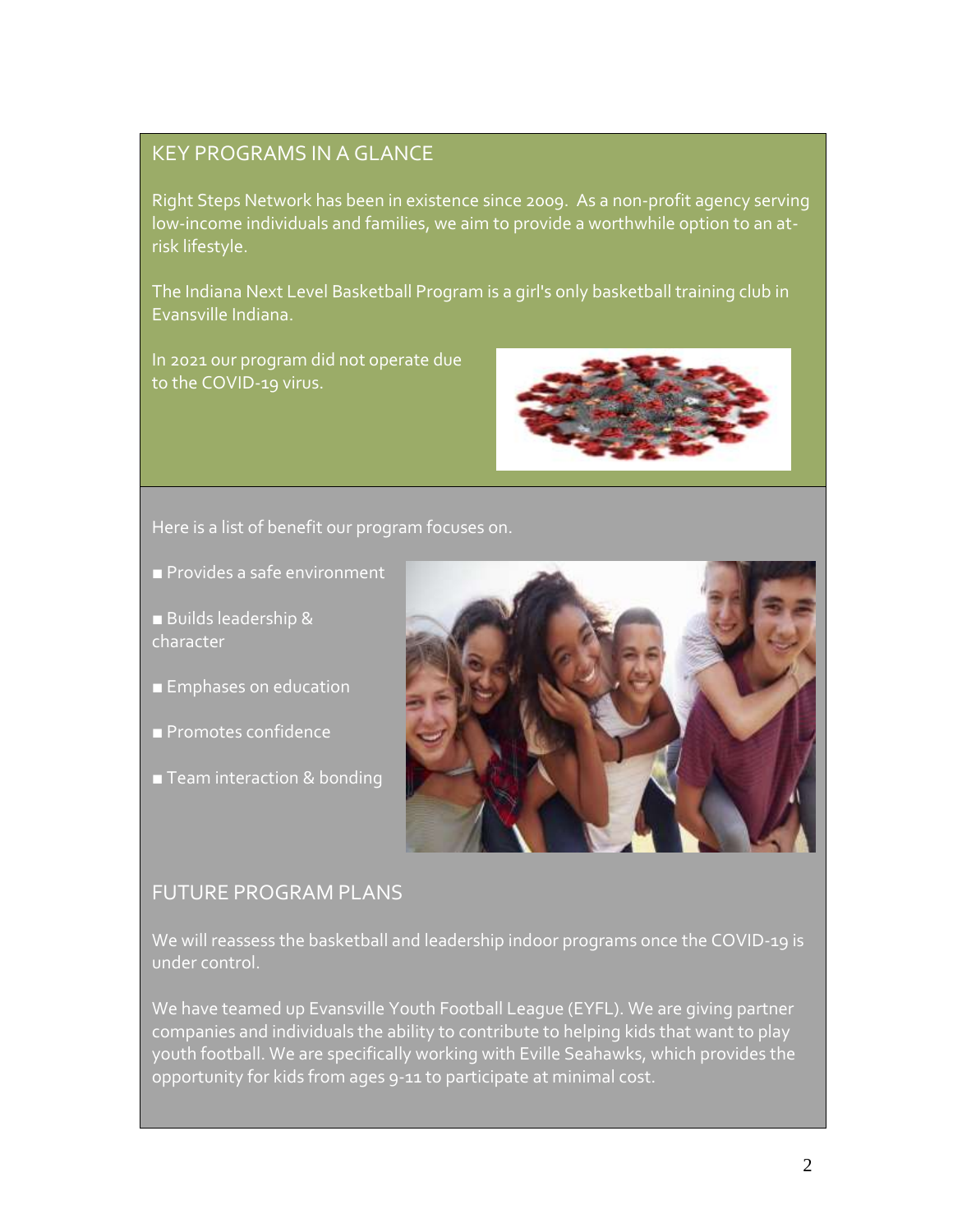#### 2020 FINANCIAL SUMMARY

Right Steps Network, Inc. receives funds from a robust set of diversified sources. We use the utmost care in the use of the funds to impact the community in a positive way while meeting the financial and outcome obligations of the funders. We also continuously work to keep our overhead and administrative costs to a minimum.

#### **RIGHT STEPS NETWORK, INC.**

2020 Budget vs Actuals Report

| Category                | <b>Actuals</b>       | <b>Budget</b>        | \$ Over/Under Buget  | <b>Rate of Change</b> | % of Change |
|-------------------------|----------------------|----------------------|----------------------|-----------------------|-------------|
| <b>Income</b>           |                      |                      |                      |                       |             |
| Youth Sports            | \$<br>٠              | \$                   | \$                   | #DIV/0!               | #DIV/0!     |
| <b>Total Income</b>     | \$<br>$\blacksquare$ | \$<br>$\blacksquare$ | \$<br>$\blacksquare$ | #DIV/0!               | #DIV/0!     |
|                         |                      |                      |                      |                       |             |
| <b>Grant Expenses</b>   |                      |                      |                      |                       |             |
| Uniforms, Equipment,    |                      |                      |                      |                       |             |
| & Tournament Fees       | \$                   | \$                   | \$                   |                       |             |
| Supplies                | \$<br>$\blacksquare$ | \$<br>$\blacksquare$ | \$                   |                       |             |
| Insurance               | \$<br>$\blacksquare$ | \$<br>$\blacksquare$ | \$<br>٠              |                       |             |
| <b>Registration Fee</b> | \$<br>$\blacksquare$ | \$<br>$\blacksquare$ | \$<br>٠              |                       |             |
| <b>Total Expenses</b>   | \$<br>$\blacksquare$ | \$                   | \$                   | #DIV/0!               | #DIV/0!     |
|                         |                      |                      |                      |                       |             |
| <b>NET INCOME</b>       | \$0.00               | \$0.00\$             |                      |                       |             |
|                         |                      |                      |                      |                       |             |
|                         |                      |                      |                      |                       |             |

## 2021 Fiscal Year Revenue

|                    | <b>Total</b> | \$0.00 | о% |
|--------------------|--------------|--------|----|
| In-Kind (non-cash) |              | \$0.00 | о% |
| Donation (cash)    |              | \$0.00 | о% |
| Grants             | (cash)       | \$0.00 | о% |

| 2021 Fiscal Year Expenses              |          |      |       |
|----------------------------------------|----------|------|-------|
| <b>Program Service Expenditures \$</b> |          | 0.00 | $0\%$ |
| Total                                  | <b>S</b> | 0.00 | о%    |